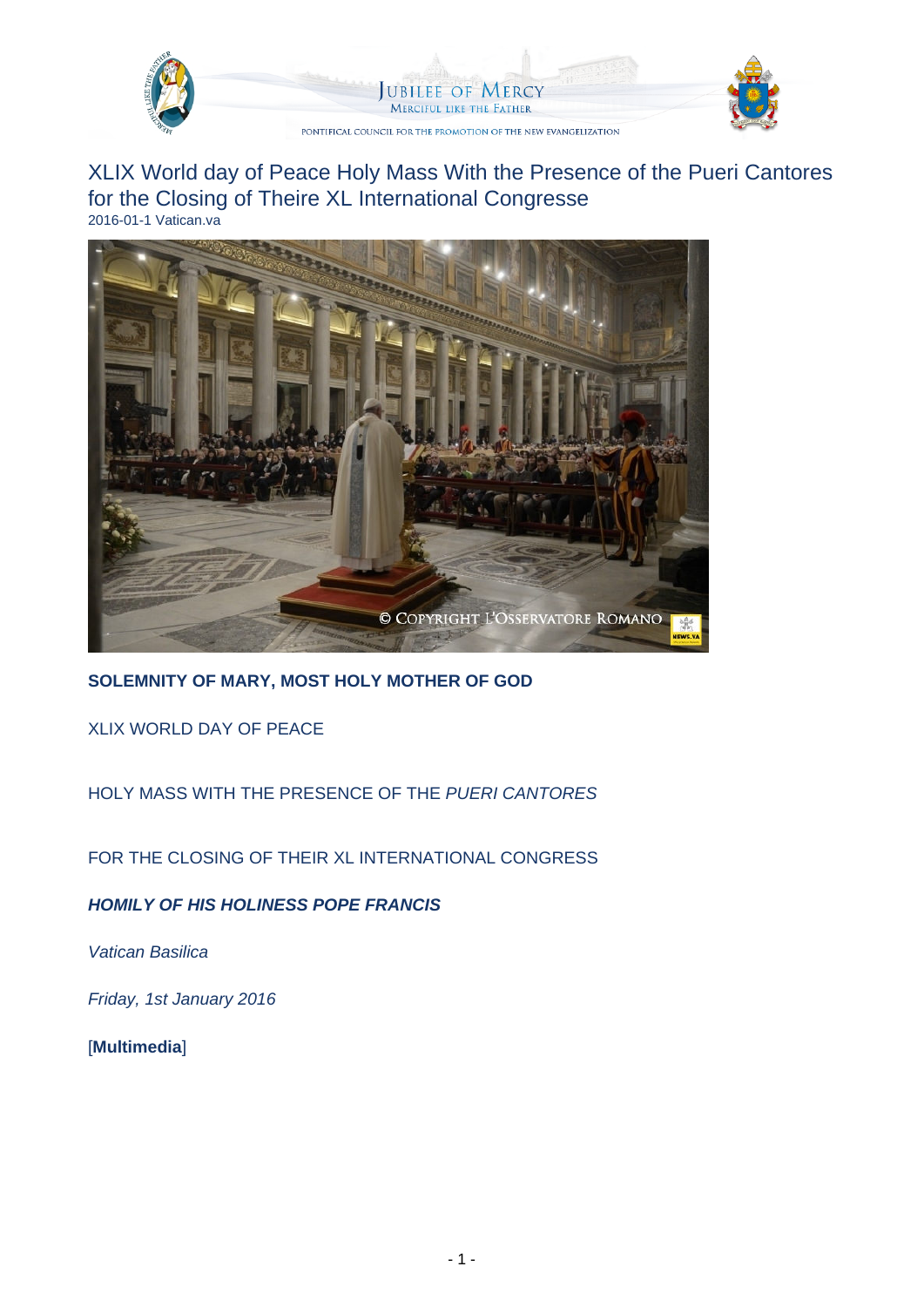We have heard the words of the Apostle Paul: "When the fullness of time had come, God sent his Son, born of a woman" (Gal4:4).

What does it mean to say that Jesus was born in "the fullness of time"? If we consider that particular moment of history, we might quickly be deluded. Rome had subjugated a great part of the known world by her military might. The Emperor Augustus had come to power after five civil wars. Israel itself had been conquered by the Roman Empire and the Chosen People had lost their freedom. For Jesus' contemporaries, it was certainly not the best of times. To define the fullness of time, then, we should not look to the geopolitical sphere.

Another interpretation is needed, one which views that fullness from God's standpoint. It is when God decided that the time had come to fulfil his promise, that the fullness of time came for humanity. History does not determine the birth of Christ; rather, his coming into the world enables history to attain its fullness. For this reason, the birth of the Son of God inaugurates a new era, a new computation of time, the era which witnesses the fulfilment of the ancient promise. As the author of the Letter to the Hebrews writes: "God spoke to our ancestors in many and various ways by the prophets, but in these last days he has spoken to us by a Son, whom he appointed heir of all things, through whom he also created the world. He is the reflection of God's glory and the exact imprint of God's very being, and he sustains all things by his powerful word" (1:1-3). The fullness of time, then, is the presence of God himself in our history. Now we can see his glory, which shines forth in the poverty of a stable; we can be encouraged and sustained by his Word, made "little" in a baby. Thanks to him, our time can find its fullness. The use of our personal time can also find its fullness in the encounter with Jesus Christ, God made man.

Nonetheless, this mystery constantly clashes with the dramatic experience of human history. Each day, as we seek to be sustained by the signs of God's presence, we encounter new signs to the contrary, negative signs which tend to make us think instead that he is absent. The fullness of time seems to fade before the countless forms of injustice and violence which daily wound our human family. Sometimes we ask ourselves how it is possible that human injustice persists unabated, and that the arrogance of the powerful continues to demean the weak, relegating them to the most squalid outskirts of our world. We ask how long human evil will continue to sow violence and hatred in our world, reaping innocent victims. How can the fullness of time have come when we are witnessing hordes of men, women and children fleeing war, hunger and persecution, ready to risk their lives simply to encounter respect for their fundamental rights? A torrent of misery, swollen by sin, seems to contradict the fullness of time brought by Christ. Remember, dear *pueri cantores*, this was the third question you asked me yesterday: how do we explain this… even children are aware of this.

And yet this swollen torrent is powerless before the *ocean of mercy* which floods our world. All of us are called to immerse ourselves in this ocean, to let ourselves be reborn, to overcome the indifference which blocks solidarity, and to leave behind the false neutrality which prevents sharing. The grace of Christ, which brings our hope of salvation to fulfilment, leads us to cooperate with him in building an ever more just and fraternal world, a world in which every person and every creature can dwell in peace, in the harmony of God's original creation.